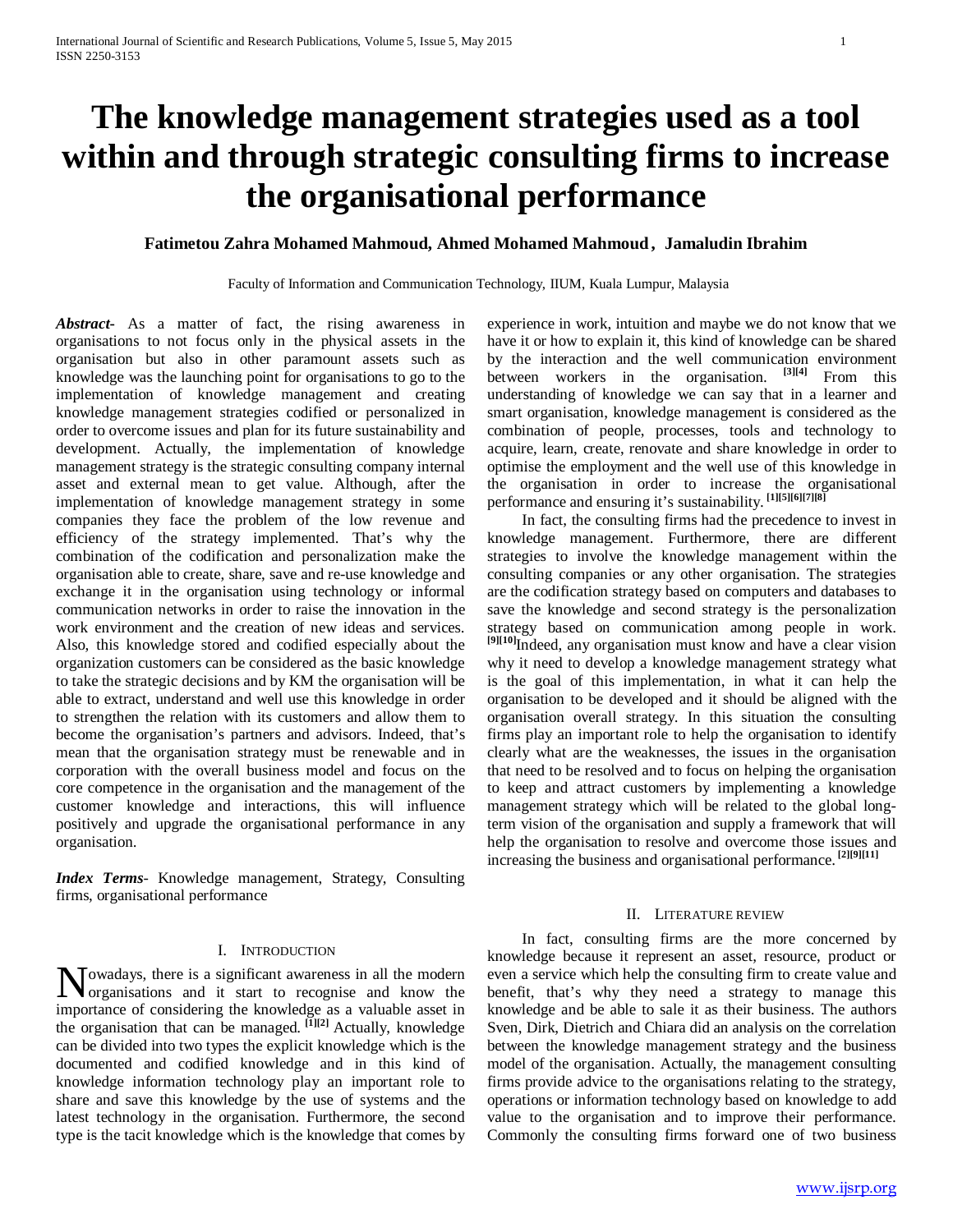models, the first one is the creation of high customised solutions by the firm for a significant and unique issues by providing original and analytical advices based on experience and tacit knowledge ,this kind of strategic consulting firms business model focus will be to preserve a high profit for the organisation, whilst the second business model followed by the consulting firms is the providing of a high standardised products and services due to their dealing with the same issues thus they reuse their existing modules and they continue to create new modules and pieces in order to generate great revenues.**[12]**

 In the other hand in consulting firms the knowledge management strategy follow specific goals, techniques and technology and the generation, distribution, maintenance of knowledge in each process is controlled centrally which mean the knowledge will be codified, stored in data bases and documented or de- centrally which mean a personalized knowledge attached to the person who acquire it. Then the authors consider that the firms which has a standardized business model should focus on the central knowledge management strategy, whereas the consulting firms that provide the customised solutions should focus on the de-central knowledge management strategy because in this case the codified knowledge will have a limited value for the organisation and they need to utilize the tacit knowledge and experience to innovate solutions. Furthermore, this analysis was proved after studying the business model and knowledge management strategy in the case of leading companies each one in a specific sector such as Mckinsey, Accenture, Price water house Coopers, and prognos AG. **[12]**

 Another study analyse the two types of strategies the codification and personalization from a marketing perspective to optimize the efficiency of knowledge reuse. Actually, one of the issues is that many organisations suffer due to the depressed returns from the investment in knowledge management. Thus, to significantly increase the efficiency of transferring knowledge among consumers and producers, we should first know that the inefficiency of knowledge transfer is due to the diverse priorities and agendas of the producers and consumers pending the knowledge exchange and share. Indeed, the authors after developing a model to help in maximizing the efficiency of knowledge reuse and transfer they found that the two strategies codification and personalization should be combined together to enhance the efficiency of knowledge reuse.**[13]**

 From another point of view, a study and research was done by Zhu Yu, Wang Yan-fei and Lan Hai-lin with the participation of 223 enterprises in China to recognize the relation between the knowledge management strategy, the core competences and the organizational performance. **[14]**

 Actually the study found that, firstly for an organisational future development there should be coordination between the knowledge management strategy and the core competence in the organisation. It's because the core competence represent the intermediate to create an impact and effect of the knowledge management strategy on the organizational performance and the organisation should pay more attention and focus in the developing of their core competences as well as their strategy to ensure a long- term development and sustainability. Secondly, the researches demonstrate that the greatest impact on human resource competence and efficiency is from the knowledge management strategy and the core competence in the organisation. In addition, the knowledge sharing culture has to be developed in any organisation. Actually, by the implementation of a codified knowledge management strategy the organisation will build a sharing mechanism by the capture, save and reuse of knowledge and it start by the spread, educate and aware employees to better understand what is the sharing culture and how it represent a benefit for the employees and for the organisation. **[14]**

 To resume the study found that the two knowledge management strategies have different impact and influence in the organisation, actually the personalization strategy has a positive impact on the core competence while the codification knowledge management strategy has a positive impact in both the core competence and the organizational performance. **[14]**

 Actually we cannot forget the significance of technology in the improvement and development of any organisation, from this standpoint Barney, Shan and Ray had did an analysis study on a successful case in Singapore to see how in specification the web technologies can improve the organisational performance in dependence with the global organisational environment. In fact, the authors found that the web technologies can play an important role to assist the organisation business strategy and optimizing its performance. Furthermore, to have an effective influence of web technologies in the organisation the organisation should not depend on the technical concession but in the complicated fit among the strategy, the technology and the external environment. Indeed, the equilibrium in the organisation environment help the web technology to improve the organizational performance by simplifying the realization of competitive features using three different mechanisms *"the logics of positioning, leverage, and opportunity"*, reciprocally in the revolution state of the organisation environment *"Web technologies can give rise to performance gains by supporting the attainment of legitimacy through two distinct mechanisms: the logics of optimality and social congruence"*. **[15]**

 In the same context, another research has shown how the combination between the technology and the knowledge management can be a tool to increase the performance and the profit of the organisation which is the use of customer relationship management (CRM) in integration with knowledge management. Actually CRM as an approach based on strategies and technology help the organisation to ameliorate its business relationship with customers by collecting information about their customers through various points of contact among the organisation and its customers such as the social media, organisation's website, email, call centre and different marketing tools. Thus to achieve this the organisations use different software's to store all the customer information into a single database to record the customer interactions and the automation of workflow processes. But, this information stored in big database cannot be significant and play a role to maintain permanent customers and increase the production and long-term profit in the organisation if this information is not well managed, organized, connected and distributed and here the knowledge management can play a role to extract the meaningful knowledge from those information to transform it into valuable information that can be analysed to attract customer and improving the business performance in the organisation. Indeed, the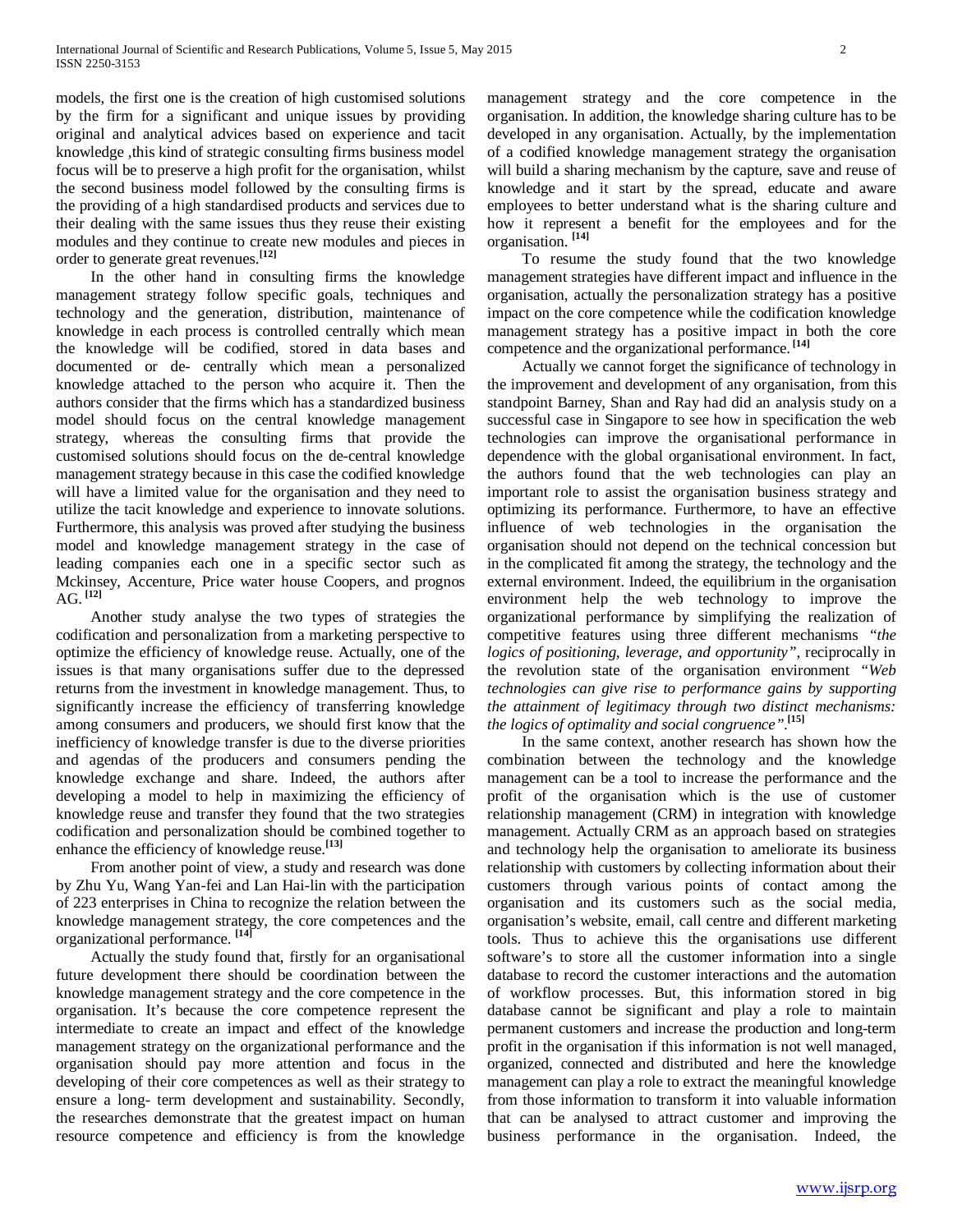combination of KM and CRM can help to use the knowledge for, from and about customers by the experts in the organisation in order to attain the organization goals and optimizing its business and organizational performance.**[16][17]**

 One of the successful organisations IBM traditionally was known as a company that have a profound experience in information technology and in their old business model the company was depending on the sale of hardware to get revenues. However, IBM has recognised that the organisations start to give more attention to the strategic value in information technology tools and re-engineering projects and those projects should be linked with the overall business strategy of the organisation. For this, in order to keep up and react with the business environment IBM has created the IBM global services business unit, then the largest acquisition on the IBM history was done by acquiring the Price Waterhouse Coopers (PwC) which is a consulting firm that provide information technology services and IT management consulting. Furthermore, IBM had create a new unit which is IBM business consulting services to combine the global services business unit and the PWC consulting. **[18]**

 Actually, with a very large number of consultants in different countries IBM has become one of the largest consulting services organisations. In the other hand, IBM consulting has involve the intellectual capital management (ICM) in order to formalize the knowledge management over the IBM services and industries and give more attention to the acquire, creation, sharing, using and transferring knowledge in order to ensure the development of the organisation. **[18]**

 In fact, the knowledge management strategy of IBM included the linking between the strategy and the intellectual capital of the company, the creation of a culture based on knowledge, creating processes and infrastructure that help to crate and share knowledge, using technology for sharing knowledge, and the measurement of the intellectual asset sharing effectiveness. Also, one of the IBM priority was to raise the capability of the consultants group to share their knowledge and be able to merge it rapidly in response to the client need by the creation of informal networks as a way to maximize the internal team work liberty to act and share knowledge. Thus, the knowledge management in IBM was based on the society network and what differentiates the process of knowledge management in IBM is the use of the SNA (social network analysis) as a tool to analyse and check the knowledge network characteristics and as a change management initiative. **[18]**

 Furthermore, IBM had realize that the real value come from crating and sharing knowledge, and actually the valuable knowledge of the company come from the heads of the talented employees. Indeed, IBM in order to ensure its sustainability an maintain a reputable brand in consulting need to merge the two knowledge management strategies the top down centralized and the bottom-up decentralized approaches in order to build trust in the work environment, exchanging talents internally as the case of Mckinsey consulting firm where the consultants nominate themselves for a specific project and then they make the manager bid for them, actually this exchange mechanism help the best employees to distinguish their experience and knowledge. **[18]**

As a matter of fact, IBM is known as an ongoing strategic renewal company as mentioned by the authors Edna and Tuvya.

The success of IBM all over the years was based on a strategic conjunction of innovation in business management and technology. Actually, in the level of technological innovation IBM is known as one of the company that have the largest research and development set and the success of this set is due to the management of employees and their knowledge. Furthermore, due to the research and development set, IBM invented as a business model the employment of personal computers, then the mobile computing and the think Pad, after this IBM has made a great transformation by focusing on providing consulting to clients. Thus, IBM was a company that make many transformations according to the market changing and needs. **[19]**

 In the level of business management innovation, IBM had a long term vision that was the cause of its success today as a company that supply services and solutions, hardware, software with a very profound knowledge in the different fields to which the company supply its services. Also, IBM initializes the internal innovation in the company by focusing and giving importance to processes such as the global brainstorming. Actually, innovation is one of the important sources which is extracted from the internal communication network in the organisation that regroup a very large number of customers , employees and business partners in order to share the new services, ides, conducting debates and much more.<sup>[19]</sup>

# III. LITERATURE FINDINGS

 The general awareness in organisations from different fields and sectors on the importance to consider knowledge as a valuable asset, give raise to the important role of strategic consulting firms which are themselves need the knowledge internally as an asset and resource, to create product or a service in order to get value and benefit, or externally to sale it as their business by implementing strategies to manage knowledge in other organisation from different fields.

 Actually, there is two types of knowledge management strategies used within and through the consulting companies which are the codification and personalization strategies. Indeed the implementation and the success of the knowledge management is by the combination of this two strategies which mean that the knowledge should be saved and codified to simplify its reuse and in the same time it should be exchanged through the personalized strategy. In addition, this combination of two strategies should be related to other components of the organisation such as the technology role, the business model role, and the importance of core competences and the creation of a sharing culture, the importance of the intellectual capital and its assessment and the rapid adaption to the market change.

 As a result, the combination and the alignment of the components mentioned before with the knowledge management strategies can play an important role to increase the organizational and business performance significantly and ensure the development and the sustainability and help it to keep a high level of their customer satisfaction of the organisation such as the successful case of IBM Company.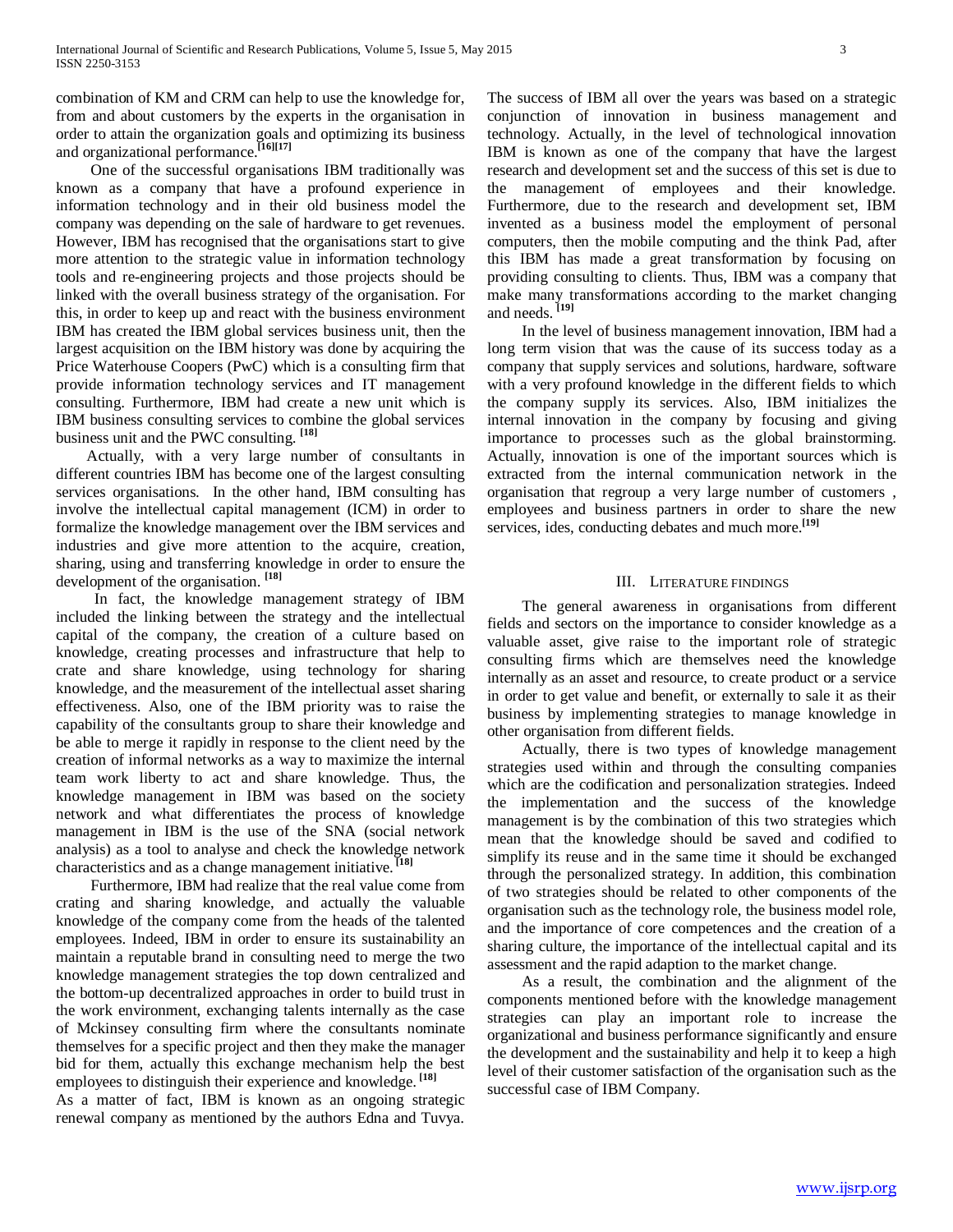

**Figure 1**

 In the figure above we see how the strategic consulting firms use and implement the knowledge management strategies in addition and alignment with the business model, by focusing in the innovation in the organisation and the use of technologies such as the web technology and the customer relationship management systems. All of these components together lead to the increase in organisational performance in the consulting firm itself and in the other organisations that the consulting firms help to improve their situation and resolve their issues.

## IV. CONCLUSION

 In short,the knowledge management strategy help the organisation to analyse its need, issues, and innovate solutions and plans for the development of the company and its sustainability by reachinga high level of satisfaction from its customers and increasing the interactions with them by using technology and systems or by the direct communications and interviews which make the customers partners in defining the organisation future, and this is the goal of consulting firms in the implementation of a knowledge management strategy in an organisation. Actually, the successful implementation of knowledge management strategy in consulting firms or by consulting firm to another company play a major role in contribution with other components such as the business model to have a significant potential increase of the organisational performance in the organisation.

#### **REFERENCES**

- [1] Edna Pasher, TuvyaRonen."The complete guide to knowledge management".Wiley. February 8, 2011
- [2] Paul S. Chinowsky, School of Civil and Environmental Engineering Paul S Chinowsky, Anthony D. Songer."Organization Management in Construction". First edition. Jan 12, 2011. 216 pages.
- [3] Alaaeddin M. Abed, Md. Mahfuzul Islam, Khalid Helal, Mohamed Abdirahman, Abdirizak Mohamed, Dr.Jamaludin Ibrahim." The Manager and User's Role in IT Use as a KM Tool". International Journal of Scientific and Research Publications, Volume 4, Issue 12, December 2014
- [4] KimizDalkir, McGill University. "Knowledge management in theory and practice". Elsevier Butterworth–Heinemann.
- [5] Gul Muhammad, Jamaludin Ibrahim, Zeeshan Bhatti\*, Ahmad Waqas." Business Intelligence as a Knowledge Management Tool in Providing American Journal of Information Systems, 2014, Vol. 2, No. 2, 26-32
- [6] DanijelaJelenic. Faculty of Economics, university of Nis, republic of Serbia." The importance of knowledge management in organizations – with emphasis on the balanced